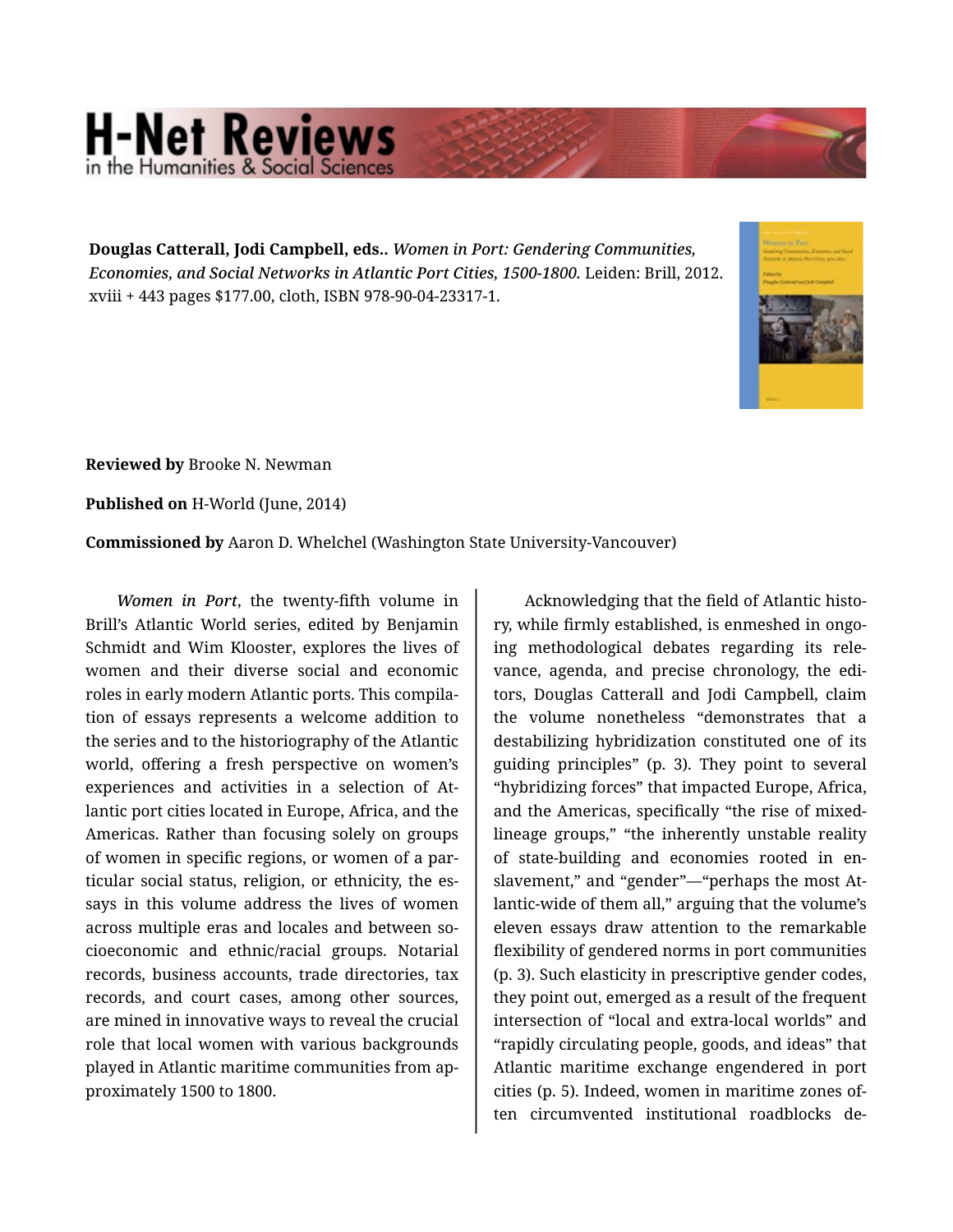*H-Net Reviews*

signed to curb the full participation of women in the economies of their home communities or in broader imperial mercantile networks.

The volume is divided into three sections, "Metropolitan Frameworks," "Traders and Travel‐ ers," and "Interactions and Intermediaries," each containing a brief editorial introduction followed by several essays. Section 1 explores non-elite women in European or colonial metropoles, in‐ cluding Triana, Aberdeen, Philadelphia, and mul‐ tiple ports in the Leeward Islands. More affluent women who traversed the Atlantic or took advan‐ tage of trading networks, such as Spanish and Portuguese immigrants to France, women of Dutch descent in New Netherland, and mixed-lin‐ eage women in port cities of the Portuguese em‐ pire, are discussed in section 2. The final section focuses on lower-status women who served as in‐ termediaries in hybrid imperial spaces ranging from Britain's Cape Coast Castle in West Africa to the ports of French Saint-Domingue.

These are rich, well-researched essays that delve into a variety of different issues related to women in early modern Atlantic maritime worlds. Contributors use microhistorical case studies of particular women or groups of women to highlight the intersections of gender, social class, and ethnicity/race in shaping women's for‐ tunes in—and between—ports throughout the At‐ lantic basin. Although a myriad of factors influ‐ enced women's experiences in early modern At‐ lantic ports, the essays persuasively demonstrate, as the editors argue, that "[women's] activities gave them an important, if not always dominant, role in the more fungible segments of port popu‐ lations, the articulation points for stability in perennially chaotic communities" (p. 9). Less per‐ suasive is the editors' claim that the contributors have traced "metropolitan translations moving from Europe *and* Africa to the Americas as well as between Africa and Europe where gender is con‐ cerned" (p. 34). While essays by Ty M. Reese and Philip J. Havik consider how European traders de‐

pendent upon partnerships with local African chiefs and elders adapted to West African gender norms that empowered local women (sometimes at the expense of European women), the majority of the essays are concerned with the movement of women, commercial products, and capital be‐ tween Europe and the Americas. Yet, on the whole, the essays demonstrate the extent to which women of all walks of life availed themselves of the opportunities resulting from the constant flux in Atlantic port communities.

Highlights from a sample of the essays illus‐ trate how the contributors effectively fulfill the majority of the collection's central objectives in a variety of New and Old World contexts. Alexandra Parma Cook's examination of sixteenth-century notarial records, especially wills, from the Triana district of Seville shows how women took advan‐ tage of their unique position in a port city (and the frequent absence of male kin) to engage in a number of commercial activities and demand le‐ gal rights for themselves. Gordon DesBrisay demonstrates that the ebb and flow of the seven‐ teenth-century Atlantic trade in woolens impacted the economic lives and fortunes of many women in Abeerdeenshire, a northern, seemingly isolated European region traditionally associated with poverty and marginalization. In her analysis of trade directories from Philadelphia between 1785 and 1805, Sherllynne Haggerty reveals how, de‐ spite their restricted access to capital and credit, female laborers participated in multiple economic sectors, including trading, accommodation, textiles and clothing, and taverns and lodging. Simi‐ larly, Natalize Zacek's examination of white work‐ ing women in the eighteenth-century Leeward Is‐ lands shows how, "whether they established themselves as shop-keepers, as hoteliers, or as proprietors of taverns and punch-houses," nonelite white women exploited the opportunities available in Atlantic port towns and "simultane‐ ously distinguished themselves from prostitutes,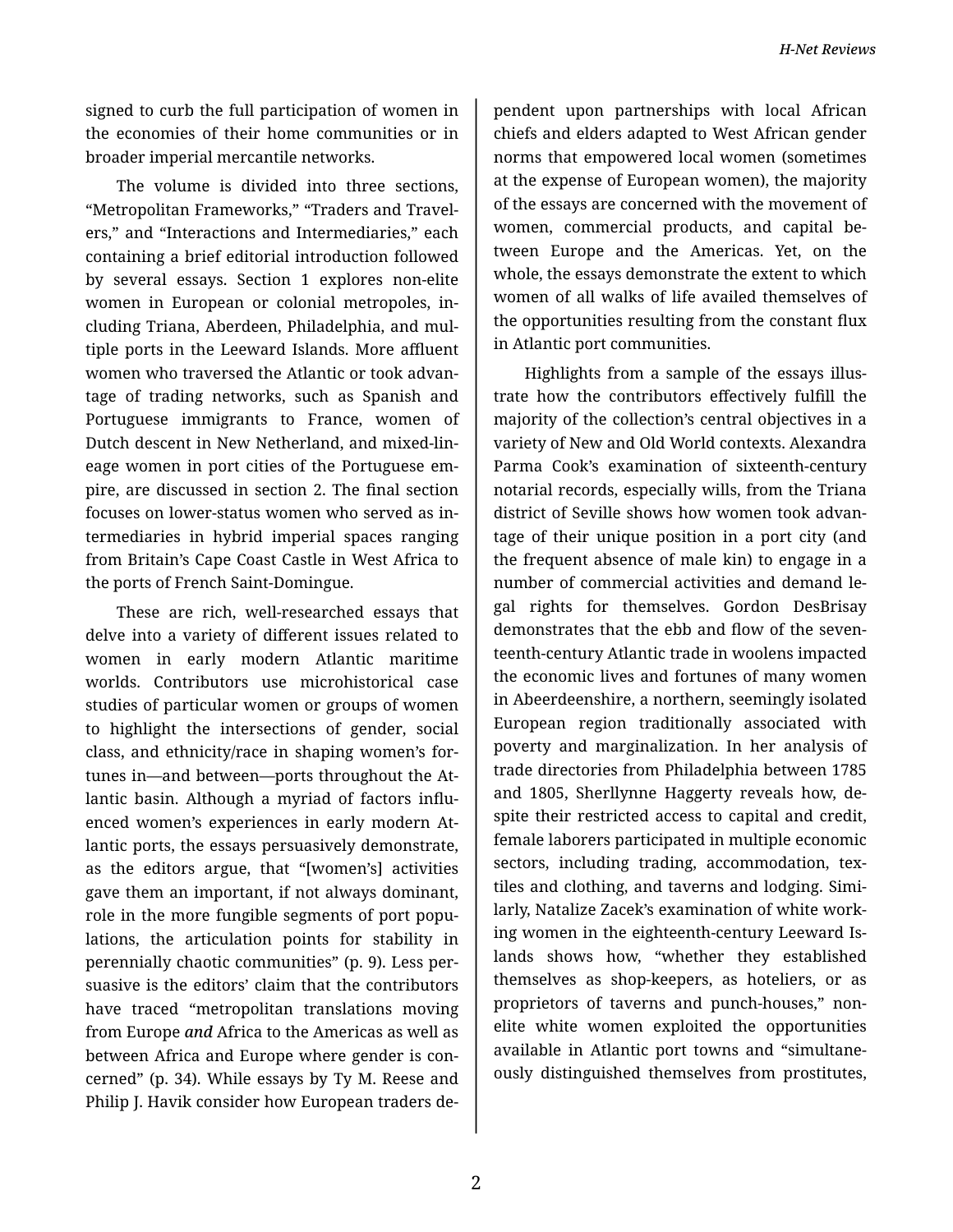indigents, and other elements of the lowest rank of white womanhood in these islands" (p. 129).

Kim Todt and Martha Dickinson Shattuck's analysis of seventeenth-century court and notari‐ al records reveals that the Dutch legal system, which allowed women to participate in commercial activities, was transplanted in New Nether‐ land, giving them equal access to court and notar‐ ial proceedings. Júnia Ferreira Furtado argues that the constant movement characterizing the port cities of the Portuguese empire allowed women, including those of mixed lineage, to ac‐ quire independence and achieve social mobility. Using business and notarial records, Dominique Rogers and Stewart King challenge the long-held association between free women of color in Saint-Domingue and widespread prostitution. Instead, they demonstrate the numerous dynamic roles these women played in Saint-Domingue's ports, especially in Cap Français, the colony's economic center, trading, working as housekeepers, invest‐ ing in real estate, and renting out their slaves and urban property for profit.

This is a valuable compilation of essays that explores new directions in world history, compli‐ cating much of what we think we know about women's lives and economic activities during the early modern era. It is a dense volume and one that, I imagine, would be difficult to assign to un‐ dergraduate students in world or Atlantic history courses unless they are already well versed in early modern European and colonial history and accustomed to challenging texts. The wide variety of essays and lack of a clear chronology or atten‐ tion to major Atlantic-wide events, such as wars, revolutions, political instability, and intellectual and religious movements, makes for absorbing reading for scholars, particularly world histori‐ ans, but may complicate matters for a less-in‐ formed audience. That said, the contributors have successfully challenged assumptions about male economic dominance and female subordination in numerous early modern urban or maritime

sites and will no doubt inspire multiple avenues for further research. The volume will attract read‐ ers interested in world history, Atlantic history, urban history, colonial and imperial studies, and women and gender studies more broadly.